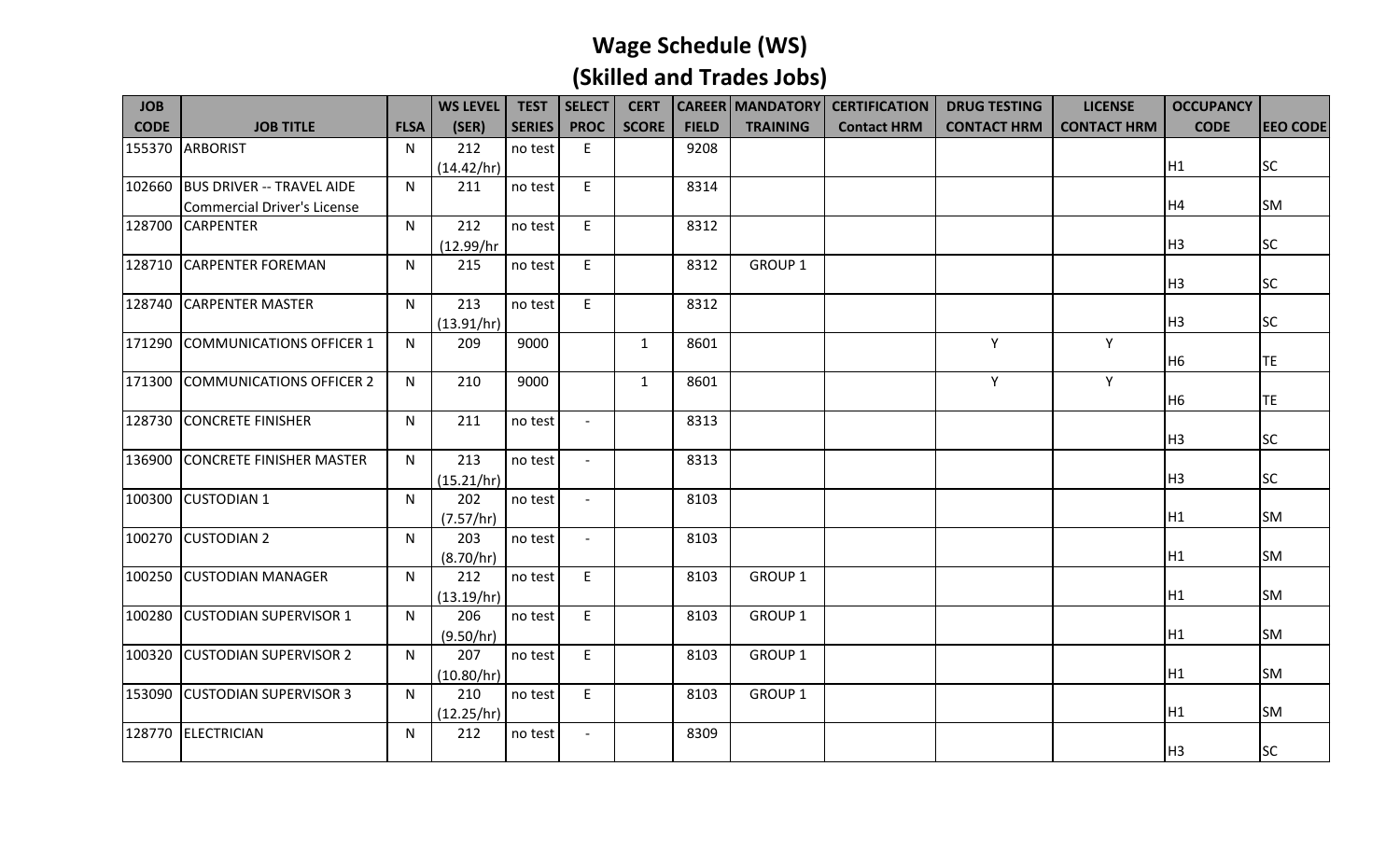| <b>JOB</b>  |                                                 |             | <b>WS LEVEL</b> | <b>TEST</b>   | SELECT                   | <b>CERT</b>  |              |                    | <b>CAREER   MANDATORY   CERTIFICATION</b> | <b>DRUG TESTING</b> | <b>LICENSE</b>     | <b>OCCUPANCY</b> |                 |
|-------------|-------------------------------------------------|-------------|-----------------|---------------|--------------------------|--------------|--------------|--------------------|-------------------------------------------|---------------------|--------------------|------------------|-----------------|
| <b>CODE</b> | <b>JOB TITLE</b>                                | <b>FLSA</b> | (SER)           | <b>SERIES</b> | <b>PROC</b>              | <b>SCORE</b> | <b>FIELD</b> | <b>TRAINING</b>    | <b>Contact HRM</b>                        | <b>CONTACT HRM</b>  | <b>CONTACT HRM</b> | <b>CODE</b>      | <b>EEO CODE</b> |
| 128780      | <b>ELECTRICIAN FOREMAN</b>                      | N.          | 215             | no test       |                          |              | 8309         | <b>GROUP 1</b>     |                                           |                     |                    | H <sub>3</sub>   | <b>SC</b>       |
| 145440      | <b>ELECTRICIAN MASTER</b>                       | N           | 213             | no test       | $\sim$                   |              | 8309         |                    |                                           |                     |                    |                  |                 |
|             |                                                 |             | (17.00/hr)      |               |                          |              |              |                    |                                           |                     |                    | H <sub>3</sub>   | <b>SC</b>       |
|             | 155150 ELECTRICIAN SPECIALIST                   | N           | 213             | no test       |                          |              | 8309         |                    |                                           |                     |                    |                  |                 |
|             |                                                 |             | (17.00/hr)      |               |                          |              |              |                    |                                           |                     |                    | H <sub>3</sub>   | <b>SC</b>       |
|             | 155130 ELECTRICIAN SPECIALIST                   | N           | 216             | no test       | $\sim$                   |              | 8309         | GROUP <sub>1</sub> |                                           |                     |                    |                  |                 |
|             | <b>FOREMAN</b>                                  |             | (17.64/hr)      |               |                          |              |              |                    |                                           |                     |                    | H <sub>3</sub>   | <b>SC</b>       |
| 155140      | <b>ELECTRICIAN SPECIALIST</b>                   | N           | 215             | no test       | $\overline{a}$           |              | 8309         |                    |                                           |                     |                    |                  |                 |
|             | LEADER                                          |             | (16.48/hr)      |               |                          |              |              |                    |                                           |                     |                    | H <sub>3</sub>   | <b>SC</b>       |
| 131740      | <b>ELECTRONIC TECHNICIAN</b>                    | N           | 215             | no test       | E                        |              | 8602         |                    |                                           |                     |                    |                  |                 |
|             |                                                 |             |                 |               |                          |              |              |                    |                                           |                     |                    | H <sub>3</sub>   | TE              |
|             | 156750 ELECTRONIC TECHNICIAN                    | N.          | 216             | no test       | E                        |              | 8602         |                    |                                           |                     |                    |                  |                 |
|             | <b>ADVANCED</b>                                 |             | (17.64/hr)      |               |                          |              |              |                    |                                           |                     |                    | H <sub>3</sub>   | <b>TE</b>       |
|             | 131750 ELECTRONIC TECHNICIAN                    | N.          | 218             | no test       | E                        |              | 8602         | <b>GROUP 1</b>     |                                           |                     |                    |                  |                 |
|             | <b>SUPERVISOR</b>                               |             | 20.19/hr)       |               |                          |              |              |                    |                                           |                     |                    | H <sub>3</sub>   | TE              |
|             | 132990 ELECTRONIC TECHNICIAN                    | N           | 213             | no test       | E                        |              | 8602         |                    |                                           |                     |                    |                  |                 |
|             | <b>TRAINEE</b>                                  |             |                 |               |                          |              |              |                    |                                           |                     |                    | H <sub>3</sub>   | <b>TE</b>       |
|             | 172270 FACILITY ASST MAINT                      | E           | 217             | no test       | E                        |              | 8345         | <b>GROUP 1</b>     |                                           |                     |                    |                  |                 |
|             | <b>MANAGER A</b>                                |             |                 |               |                          |              |              |                    |                                           |                     |                    | H <sub>3</sub>   | <b>SM</b>       |
|             | 172280 FACILITY ASST MAINT                      | E           | 218             | no test       | E                        |              | 8345         | GROUP <sub>1</sub> |                                           |                     |                    | H <sub>3</sub>   |                 |
|             | <b>MANAGER B</b>                                |             |                 |               |                          |              |              |                    |                                           |                     |                    |                  | <b>SM</b>       |
|             | 172290 FACILITY ASST MAINT                      | E           | 220             | no test       | E                        |              | 8345         | <b>GROUP 1</b>     |                                           |                     |                    | H <sub>3</sub>   | <b>SM</b>       |
| 172240      | <b>MANAGER C</b><br><b>FACILITY MAINTENANCE</b> | E           | 219             | no test       | E                        |              | 8345         | <b>GROUP 2</b>     |                                           |                     |                    |                  |                 |
|             |                                                 |             |                 |               |                          |              |              |                    |                                           |                     |                    | H <sub>3</sub>   | OA              |
|             | <b>MANAGER A</b><br>172250 FACILITY MAINTENANCE | E           | 220             | no test       | E                        |              | 8345         | <b>GROUP 2</b>     |                                           |                     |                    |                  |                 |
|             |                                                 |             |                 |               |                          |              |              |                    |                                           |                     |                    | H <sub>3</sub>   | <b>OA</b>       |
|             | <b>MANAGER B</b><br>172260 FACILITY MAINTENANCE | E           | 222             | no test       | E                        |              | 8345         | <b>GROUP 2</b>     |                                           |                     |                    |                  |                 |
|             | <b>MANAGER C</b>                                |             |                 |               |                          |              |              |                    |                                           |                     |                    | H <sub>3</sub>   | <b>OA</b>       |
|             | 160910 FOOD SERVICE SPECIALIST 1                | N           | 202             | no test       | $\overline{\phantom{a}}$ |              | 8201         |                    |                                           |                     |                    |                  |                 |
|             |                                                 |             |                 |               |                          |              |              |                    |                                           |                     |                    | H <sub>2</sub>   | <b>SM</b>       |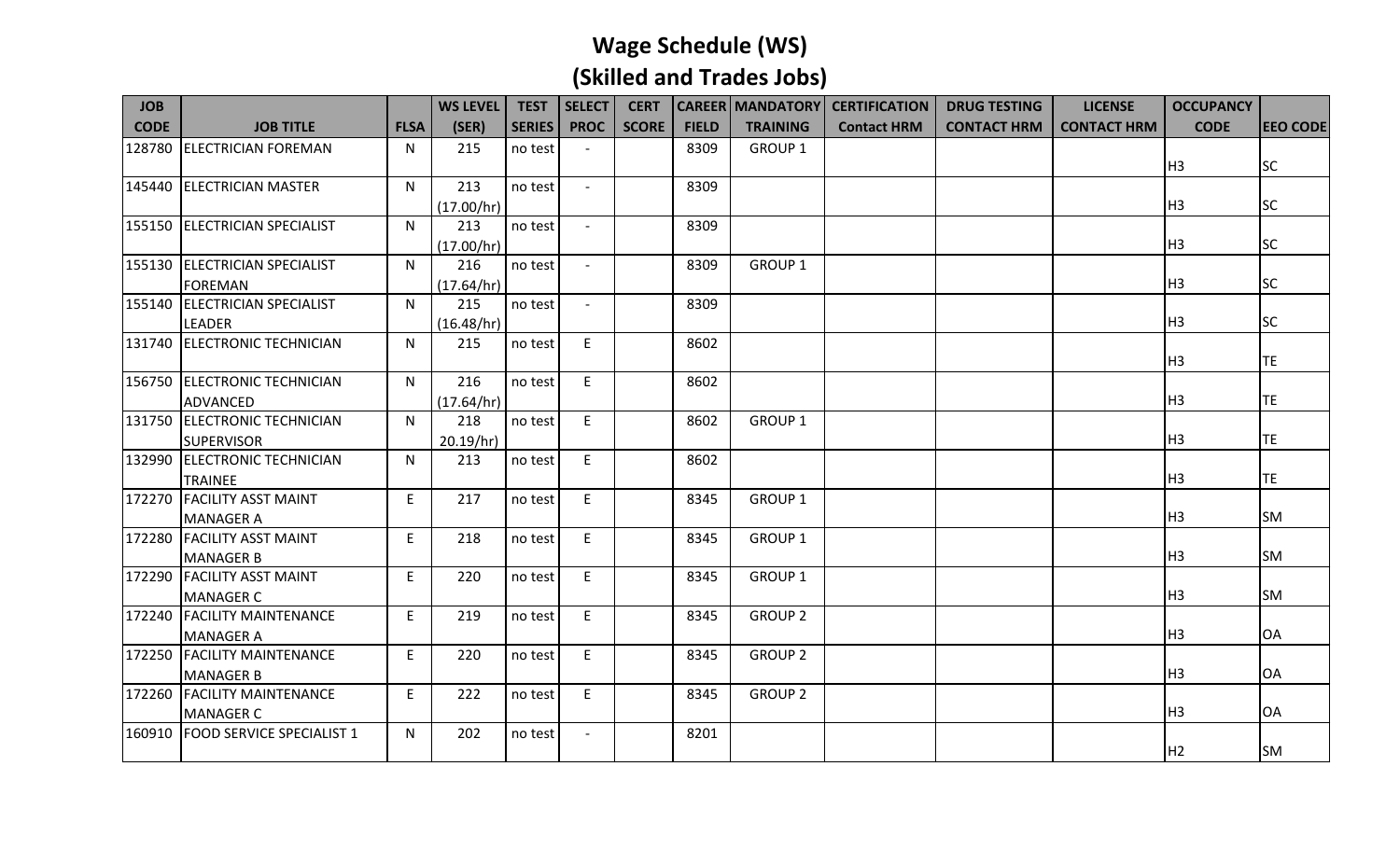| <b>JOB</b>    |                                                    |              | <b>WS LEVEL</b>   | <b>TEST</b>   | <b>SELECT</b>            | <b>CERT</b>  |              |                    | <b>CAREER   MANDATORY   CERTIFICATION</b> | <b>DRUG TESTING</b> | <b>LICENSE</b>     | <b>OCCUPANCY</b> |                 |
|---------------|----------------------------------------------------|--------------|-------------------|---------------|--------------------------|--------------|--------------|--------------------|-------------------------------------------|---------------------|--------------------|------------------|-----------------|
| <b>CODE</b>   | <b>JOB TITLE</b>                                   | <b>FLSA</b>  | (SER)             | <b>SERIES</b> | <b>PROC</b>              | <b>SCORE</b> | <b>FIELD</b> | <b>TRAINING</b>    | <b>Contact HRM</b>                        | <b>CONTACT HRM</b>  | <b>CONTACT HRM</b> | <b>CODE</b>      | <b>EEO CODE</b> |
| 160920        | <b>FOOD SERVICE SPECIALIST 2</b>                   | N            | 203               | no test       | E                        |              | 8201         |                    |                                           |                     |                    | H <sub>2</sub>   | <b>SM</b>       |
|               | 160930 FOOD SERVICE SPECIALIST 3                   | N.           | 205               | no test       | E                        |              | 8201         |                    |                                           |                     |                    | H <sub>2</sub>   | <b>SM</b>       |
| 169530        | <b>FOOD SERVICE SPECIALIST 4 B</b>                 | N.           | 206               | no test       | E                        |              | 8201         |                    |                                           |                     |                    | H <sub>2</sub>   | <b>SM</b>       |
|               | 169540 FOOD SERVICE SPECIALIST 5                   | N            | 207               | no test       | E                        |              | 8201         | GROUP <sub>1</sub> |                                           |                     |                    | H <sub>2</sub>   | <b>SM</b>       |
|               | 169550 FOOD SERVICE SPECIALIST 6                   | N            | 209               | no test       | E                        |              | 8201         | GROUP <sub>1</sub> |                                           |                     |                    | H <sub>2</sub>   | <b>SM</b>       |
| 128930 HELPER |                                                    | N            | 206               | no test       |                          |              | 8314         |                    |                                           |                     |                    | H <sub>3</sub>   | <b>SM</b>       |
| 134400        | HORTICULTURAL ATTENDANT                            | N.           | 209               | no test       | E                        |              | 8104         |                    |                                           |                     |                    | H1               | <b>SM</b>       |
| 105990        | HORTICULTURAL ATTENDANT -<br><b>FOREMAN</b>        | N            | 213               | no test       | E                        |              | 8104         | <b>GROUP 1</b>     |                                           |                     |                    | H <sub>1</sub>   | <b>SM</b>       |
| 128920        | HORTICULTURAL ATTENDANT -<br>LEADER                | N            | 211               | no test       | E                        |              | 8104         |                    |                                           |                     |                    | H1               | <b>SM</b>       |
| 105980        | HORTICULTURAL ATTENDANT -<br><b>SUPERINTENDENT</b> | E            | 215               | no test       | $\overline{a}$           |              | 8104         | GROUP <sub>1</sub> |                                           |                     |                    | H <sub>1</sub>   | <b>SM</b>       |
|               | 115960 HORTICULTURIST                              | E            | 216               | no test       | E                        |              | 9208         | GROUP <sub>1</sub> |                                           |                     |                    | H <sub>1</sub>   | PR              |
|               | 130090 HVAC CONTROL<br>SUPERINTENDENT              | E            | 219               | no test       | E                        |              | 8332         | GROUP <sub>1</sub> |                                           |                     |                    | H <sub>3</sub>   | TE              |
| 129100        | HVAC CONTROL TECHNICIAN                            | N            | 213               | no test       | $\overline{\phantom{a}}$ |              | 8332         |                    |                                           |                     |                    | H <sub>3</sub>   | <b>TE</b>       |
|               | 145800 HVAC CONTROL TECHNICIAN<br><b>MASTER</b>    | $\mathsf{N}$ | 215<br>(16.48/hr) | no test       |                          |              | 8332         |                    |                                           |                     |                    | H <sub>3</sub>   | <b>TE</b>       |
| 145810        | HVAC CONTROL TECH<br><b>FOREMAN</b>                | $\mathsf{N}$ | 217<br>(18.86/hr) | no test       | E                        |              | 8332         | GROUP 1            |                                           |                     |                    | H <sub>3</sub>   | <b>TE</b>       |
|               | 136910 HVAC/REFRIG MASTER<br><b>MECHANIC</b>       | N            | 214<br>(14.73/hr) | no test       | E                        |              | 8332         |                    |                                           |                     |                    | H <sub>3</sub>   | <b>SC</b>       |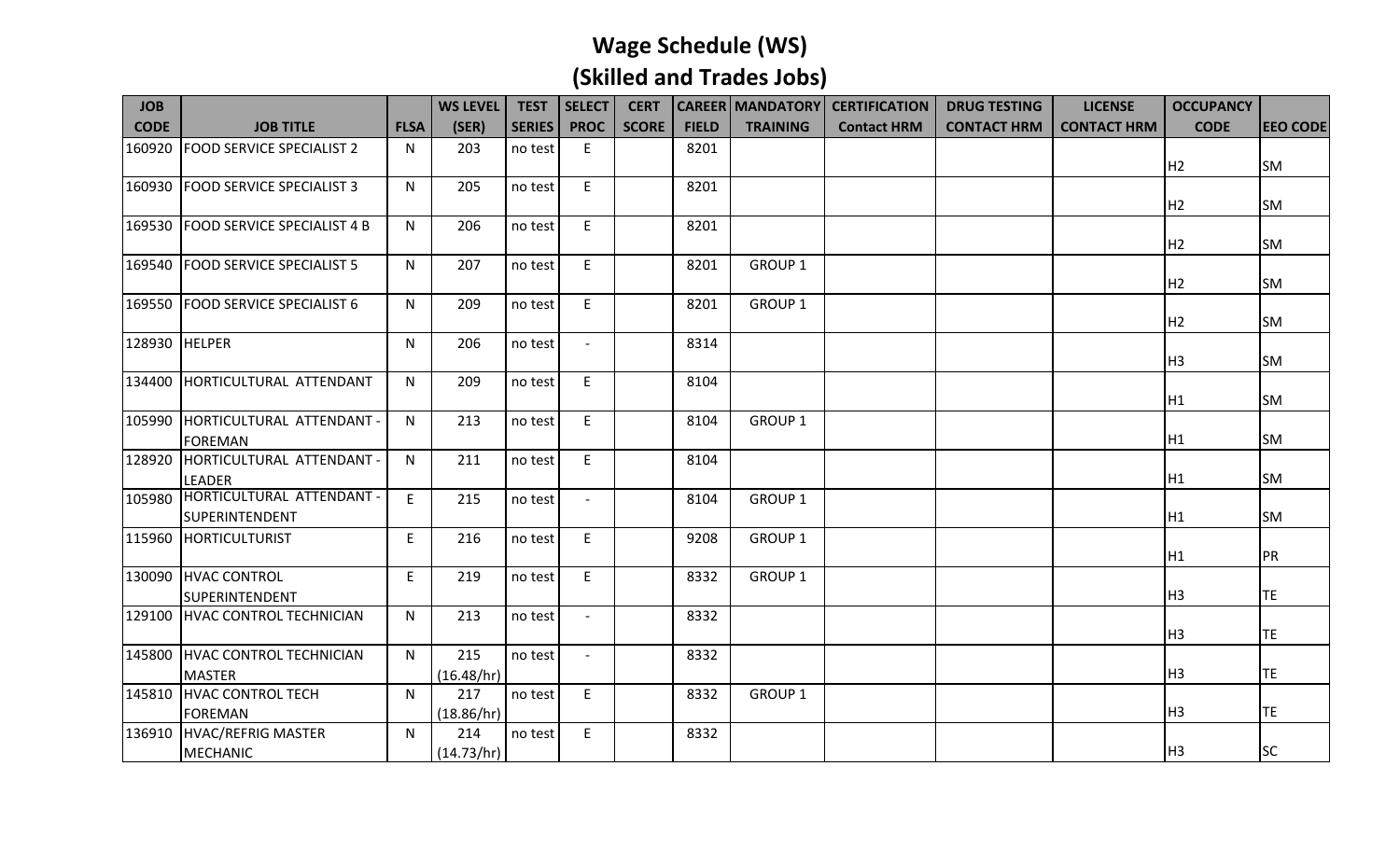| <b>JOB</b>  |                                             |             | <b>WS LEVEL</b>   | <b>TEST</b>   | <b>SELECT</b>            | <b>CERT</b>  |              |                    | <b>CAREER   MANDATORY   CERTIFICATION</b> | <b>DRUG TESTING</b> | <b>LICENSE</b>     | <b>OCCUPANCY</b> |                 |
|-------------|---------------------------------------------|-------------|-------------------|---------------|--------------------------|--------------|--------------|--------------------|-------------------------------------------|---------------------|--------------------|------------------|-----------------|
| <b>CODE</b> | <b>JOB TITLE</b>                            | <b>FLSA</b> | (SER)             | <b>SERIES</b> | <b>PROC</b>              | <b>SCORE</b> | <b>FIELD</b> | <b>TRAINING</b>    | <b>Contact HRM</b>                        | <b>CONTACT HRM</b>  | <b>CONTACT HRM</b> | <b>CODE</b>      | <b>EEO CODE</b> |
| 129030      | HVAC/REFRIG MECHANIC                        | N           | 213               | no test       | E                        |              | 8332         |                    |                                           |                     |                    | H3               | <b>SC</b>       |
| 129040      | HVAC/REFRIG MECH FOREMAN                    | N           | 216               | no test       | E                        |              | 8332         | <b>GROUP 1</b>     |                                           |                     |                    | H3               | <b>SC</b>       |
|             | 129060 INSULATOR MASTER                     | N           | 213               | no test       |                          |              | 8319         |                    |                                           |                     |                    | H <sub>3</sub>   | <b>SC</b>       |
|             | 129140 LABORER                              | N           | 203               | no test       | $\sim$                   |              | 8314         |                    |                                           |                     |                    | H <sub>3</sub>   | <b>SM</b>       |
| 129160      | <b>LABORER FOREMAN</b>                      | N           | 207               | no test       | $\overline{\phantom{a}}$ |              | 8314         | <b>GROUP 1</b>     |                                           |                     |                    | H <sub>3</sub>   | <b>SM</b>       |
| 129150      | LOCKSMITH                                   | N           | 212               | no test       |                          |              | 8320         |                    |                                           |                     |                    | H <sub>3</sub>   | <b>SC</b>       |
| 129200      | <b>LOCKSMITH MASTER</b>                     | N.          | 213<br>(14.25/hr) | no test       |                          |              | 8320         |                    |                                           |                     |                    | H3               | <b>SC</b>       |
| 129210      | <b>MACHINIST</b>                            | N           | 212<br>(13.45/hr) | no test       |                          |              | 8321         |                    |                                           |                     |                    | H3               | <b>SC</b>       |
| 129220      | MACHINIST FOREMAN                           | N           | 215               | no test       |                          |              | 8321         | GROUP <sub>1</sub> |                                           |                     |                    | H <sub>3</sub>   | <b>SC</b>       |
|             | 152420   MACHINIST MASTER                   | N.          | 213               | no test       | $\overline{\phantom{a}}$ |              | 8321         |                    |                                           |                     |                    | H <sub>3</sub>   | <b>SC</b>       |
|             | 129230 MAINTENANCE FOREMAN                  | N           | 215               | no test       | E                        |              | 8314         | <b>GROUP 1</b>     |                                           |                     |                    | H <sub>3</sub>   | <b>SC</b>       |
| 128650      | MAINTENANCE REPAIRER 1                      | N           | 210               | no test       | E                        |              | 8314         |                    |                                           |                     |                    | H <sub>3</sub>   | <b>SC</b>       |
| 128640      | MAINTENANCE REPAIRER 2                      | N           | 212               | no test       | E.                       |              | 8314         |                    |                                           |                     |                    | H <sub>3</sub>   | <b>SC</b>       |
| 128630      | MAINTENANCE REPAIRER<br><b>MASTER</b>       | N.          | 213               | no test       | E                        |              | 8314         |                    |                                           |                     |                    | H <sub>3</sub>   | <b>SC</b>       |
| 172300      | MAINTENANCE<br>SUPERINTENDENT               | E           | 217               | no test       | E                        |              | 8345         | GROUP 1            |                                           |                     |                    | H <sub>3</sub>   | <b>SC</b>       |
| 103360      | MOBILE EQUIP MAINTENANCE<br><b>MECHANIC</b> | N           | 210               | no test       | E                        |              | 8404         |                    |                                           |                     |                    | H <sub>4</sub>   | <b>SC</b>       |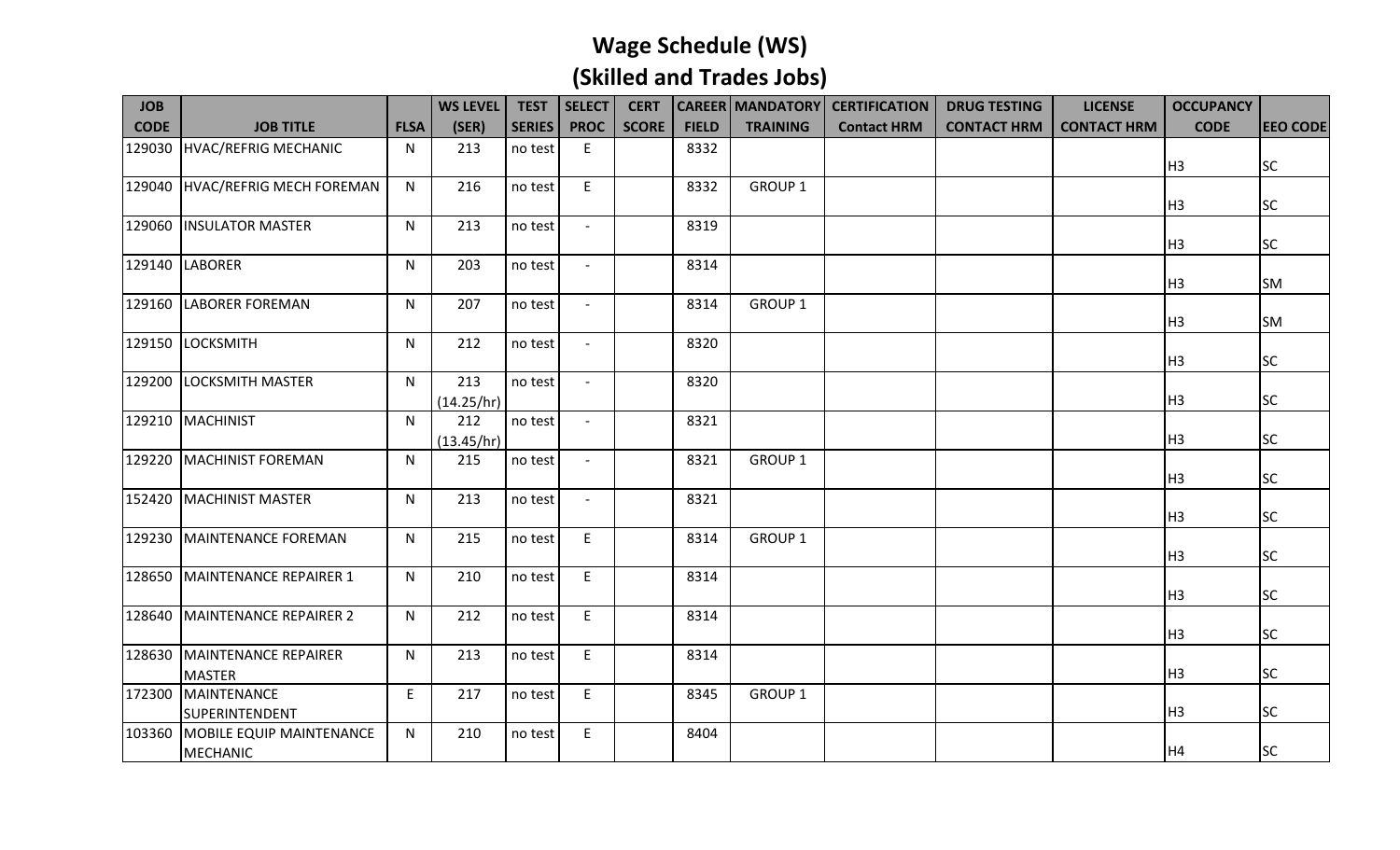| <b>JOB</b>  |                                  |             | <b>WS LEVEL</b> | <b>TEST</b>   | SELECT         | <b>CERT</b>  |              |                    | <b>CAREER   MANDATORY   CERTIFICATION</b> | <b>DRUG TESTING</b> | <b>LICENSE</b>     | <b>OCCUPANCY</b> |                 |
|-------------|----------------------------------|-------------|-----------------|---------------|----------------|--------------|--------------|--------------------|-------------------------------------------|---------------------|--------------------|------------------|-----------------|
| <b>CODE</b> | <b>JOB TITLE</b>                 | <b>FLSA</b> | (SER)           | <b>SERIES</b> | <b>PROC</b>    | <b>SCORE</b> | <b>FIELD</b> | <b>TRAINING</b>    | <b>Contact HRM</b>                        | <b>CONTACT HRM</b>  | <b>CONTACT HRM</b> | <b>CODE</b>      | <b>EEO CODE</b> |
| 103370      | MOBILE EQUIP MASTER              | N.          | 213             | no test       | E              |              | 8404         |                    |                                           |                     |                    |                  |                 |
|             | <b>MECHANIC</b>                  |             | (14.91)         |               |                |              |              |                    |                                           |                     |                    | H <sub>4</sub>   | <b>SC</b>       |
| 103380      | MOBILE EQUIP MASTER MECH         | N           | 214             | no test       | E              |              | 8404         |                    |                                           |                     |                    |                  |                 |
|             | <b>LEADER</b>                    |             |                 |               |                |              |              |                    |                                           |                     |                    | H <sub>4</sub>   | <b>SC</b>       |
| 103460      | MOBILE EQUIPMENT                 | N           | 209             | no test       |                |              | 8314         |                    |                                           |                     |                    |                  |                 |
|             | <b>OPERATOR 1</b>                |             |                 |               |                |              |              |                    |                                           |                     |                    | H <sub>4</sub>   | <b>SC</b>       |
| 103440      | MOBILE EQUIPMENT                 | N           | 210             | no test       | E              |              | 8314         |                    |                                           |                     |                    |                  |                 |
|             | <b>OPERATOR 2</b>                |             |                 |               |                |              |              |                    |                                           |                     |                    | H4               | <b>SC</b>       |
| 102860      | MOBILE EQUIP OPERATOR 1 -        | N           | 213             | no test       | E              |              | 8314         |                    |                                           |                     |                    |                  |                 |
|             | <b>HEAVY</b>                     |             |                 |               |                |              |              |                    |                                           |                     |                    | H4               | <b>SC</b>       |
|             | 102910 MOBILE EQUIP OPERATOR -   | N           | 206             | no test       |                |              | 8314         |                    |                                           |                     |                    |                  |                 |
|             | <b>LIGHT</b>                     |             |                 |               |                |              |              |                    |                                           |                     |                    | H <sub>4</sub>   | <b>SM</b>       |
| 103390      | MOBILE EQUIP OVERHAUL            | N           | 212             | no test       | E              |              | 8404         |                    |                                           |                     |                    |                  |                 |
|             | <b>MECHANIC</b>                  |             | (12.60/hr)      |               |                |              |              |                    |                                           |                     |                    | H <sub>4</sub>   | <b>SC</b>       |
|             | 103400 MOBLE EQUIP SHOP FOREMAN  | N           | 215             | no test       |                |              | 8404         | <b>GROUP 1</b>     |                                           |                     |                    |                  |                 |
|             |                                  |             |                 |               |                |              |              |                    |                                           |                     |                    | H <sub>4</sub>   | <b>SC</b>       |
|             | 103410 MOBILE EQUIP SHOP SUPT    | E           | 217             | no test       |                |              | 8404         | GROUP <sub>1</sub> |                                           |                     |                    |                  |                 |
|             |                                  |             |                 |               |                |              |              |                    |                                           |                     |                    | H <sub>4</sub>   | <b>SC</b>       |
|             | 129430 OPERATING ENGINEER 1      | N           | 211             | no test       | E              |              | 8326         |                    |                                           |                     |                    |                  |                 |
|             |                                  |             |                 |               |                |              |              |                    |                                           |                     |                    | H <sub>3</sub>   | <b>SC</b>       |
| 129440      | <b>OPERATING ENGINEER 2</b>      | N           | 212             | no test       | E              |              | 8326         |                    |                                           |                     |                    |                  |                 |
|             |                                  |             |                 |               |                |              |              |                    |                                           |                     |                    | H <sub>3</sub>   | <b>SC</b>       |
|             | 169810 OPERATING ENGINEER-       | N.          | 214             | no test       |                |              | 8326         |                    |                                           |                     |                    |                  |                 |
|             | COGENERATION                     |             | (15.00/hr)      |               |                |              |              |                    |                                           |                     |                    | H <sub>3</sub>   | <b>SC</b>       |
| 129410      | <b>OPERATING ENGINEER</b>        | N           | 215             | no test       | E              |              | 8326         | GROUP <sub>1</sub> |                                           |                     |                    |                  |                 |
|             | <b>FOREMAN</b>                   |             |                 |               |                |              |              |                    |                                           |                     |                    | H <sub>3</sub>   | <b>SC</b>       |
| 129420      | <b>OPERATING ENGINEER MASTER</b> | N           | 213             | no test       | E              |              | 8326         |                    |                                           |                     |                    |                  |                 |
|             |                                  |             |                 |               |                |              |              |                    |                                           |                     |                    | H <sub>3</sub>   | <b>SC</b>       |
|             | 169820 OPERATING ENGINEER        | N           | 215             | no test       | $\overline{a}$ |              | 8326         | GROUP <sub>1</sub> |                                           |                     |                    |                  |                 |
|             | <b>FOREMAN COGENERATION</b>      |             | (17.00/hr)      |               |                |              |              |                    |                                           |                     |                    | H <sub>3</sub>   | <b>SC</b>       |
| 130190      | <b>OPERATING ENGINEER</b>        | E           | 217             | no test       | E              |              | 8326         | GROUP <sub>1</sub> |                                           |                     |                    |                  |                 |
|             | SUPERINTENDENT                   |             |                 |               |                |              |              |                    |                                           |                     |                    | H <sub>3</sub>   | <b>OA</b>       |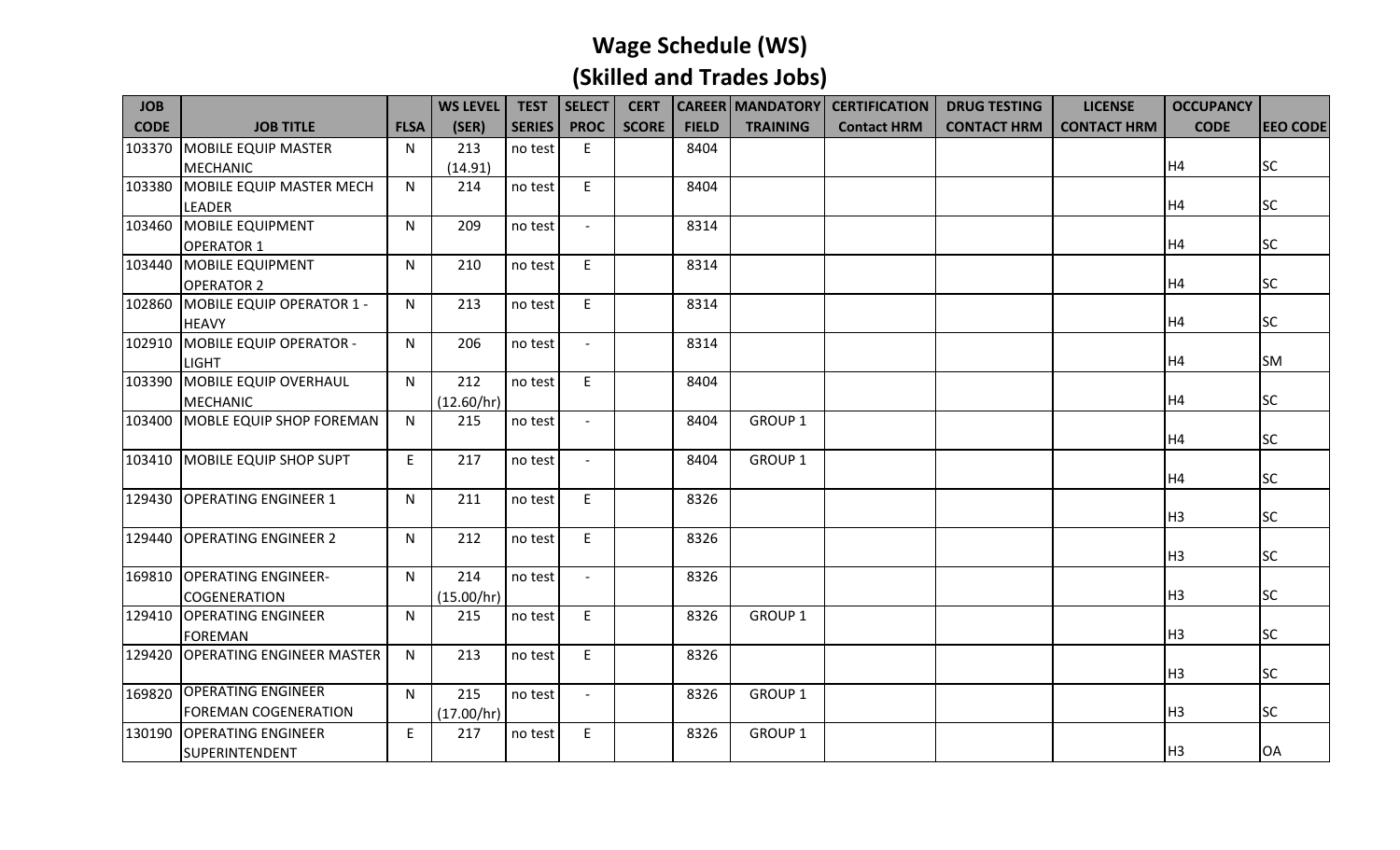| <b>JOB</b>  |                                               |              | <b>WS LEVEL</b>   | <b>TEST</b>   | <b>SELECT</b>            | <b>CERT</b>  |              |                    | <b>CAREER   MANDATORY   CERTIFICATION</b> | <b>DRUG TESTING</b> | <b>LICENSE</b>     | <b>OCCUPANCY</b> |                 |
|-------------|-----------------------------------------------|--------------|-------------------|---------------|--------------------------|--------------|--------------|--------------------|-------------------------------------------|---------------------|--------------------|------------------|-----------------|
| <b>CODE</b> | <b>JOB TITLE</b>                              | <b>FLSA</b>  | (SER)             | <b>SERIES</b> | <b>PROC</b>              | <b>SCORE</b> | <b>FIELD</b> | <b>TRAINING</b>    | <b>Contact HRM</b>                        | <b>CONTACT HRM</b>  | <b>CONTACT HRM</b> | <b>CODE</b>      | <b>EEO CODE</b> |
| 130200      | <b>PAINTER</b>                                | N            | 212               | no test       |                          |              | 8327         |                    |                                           |                     |                    | H <sub>3</sub>   | <b>SC</b>       |
|             | 129450 PAINTER FOREMAN                        | $\mathsf{N}$ | 215               | no test       | E                        |              | 8327         | GROUP <sub>1</sub> |                                           |                     |                    | H <sub>3</sub>   | <b>SC</b>       |
| 130210      | <b>PAINTER MASTER</b>                         | N            | 213               | no test       | E                        |              | 8327         |                    |                                           |                     |                    | H <sub>3</sub>   | <b>SC</b>       |
| 129570      | PLANNER/ESTIMATOR                             | ${\sf N}$    | 216               | no test       | E                        |              | 8346         |                    |                                           |                     |                    | H <sub>3</sub>   | <b>SC</b>       |
|             | 129560 PLANNER/ESTIMATOR<br><b>SUPERVISOR</b> | N            | 217               | no test       | $\overline{\phantom{a}}$ |              | 8346         | <b>GROUP 1</b>     |                                           |                     |                    | H <sub>3</sub>   | <b>SC</b>       |
| 129480      | PLASTERER                                     | N            | 212<br>(12.99/hr) | no test       |                          |              | 8330         |                    |                                           |                     |                    | H <sub>3</sub>   | <b>SC</b>       |
| 129490      | <b>PLASTERER FOREMAN</b>                      | N            | 215               | no test       | E                        |              | 8330         | GROUP <sub>1</sub> |                                           |                     |                    | H <sub>3</sub>   | <b>SC</b>       |
|             | 146320 PLASTERER MASTER                       | $\mathsf{N}$ | 213<br>(13.91/hr) | no test       | $\sim$                   |              | 8330         |                    |                                           |                     |                    | H <sub>3</sub>   | <b>SC</b>       |
| 129500      | PLUMBER/PIPEFITTER                            | $\mathsf{N}$ | 212               | no test       |                          |              | 8315         |                    |                                           |                     |                    | H <sub>3</sub>   | <b>SC</b>       |
|             | 129510 PLUMBER/PIPEFITTER<br><b>FOREMAN</b>   | N            | 215               | no test       | $\sim$                   |              | 8315         | GROUP <sub>1</sub> |                                           |                     |                    | H <sub>3</sub>   | <b>SC</b>       |
|             | 146330 PLUMBER/PIPEFITTER MASTER              | $\mathsf{N}$ | 213<br>(14.91/hr) | no test       |                          |              | 8315         |                    |                                           |                     |                    | H <sub>3</sub>   | <b>SC</b>       |
| 103550      | <b>PRINTING APPRENTICE</b>                    | ${\sf N}$    | 208               | no test       |                          |              | 8503         |                    |                                           |                     |                    | H <sub>5</sub>   | <b>SC</b>       |
| 103560      | <b>PRINTING ASSISTANT</b><br>SUPERINTENDENT   | E            | 218               | no test       | $\overline{\phantom{a}}$ |              | 8503         | GROUP <sub>1</sub> |                                           |                     |                    | H <sub>5</sub>   | <b>SC</b>       |
| 103640      | <b>PRINTING CONSULTANT 1</b>                  | N            | 208               | no test       | W                        |              | 8503         |                    |                                           |                     |                    | H <sub>5</sub>   | PA              |
| 103610      | <b>PRINTING CONSULTANT 2</b>                  | N            | 210               | no test       | $ \,$                    |              | 8503         |                    |                                           |                     |                    | H <sub>5</sub>   | PA              |
| 103620      | <b>PRINTING CONSULTANT 3</b>                  | N            | 212               | no test       | $\overline{\phantom{a}}$ |              | 8503         |                    |                                           |                     |                    | H <sub>5</sub>   | PA              |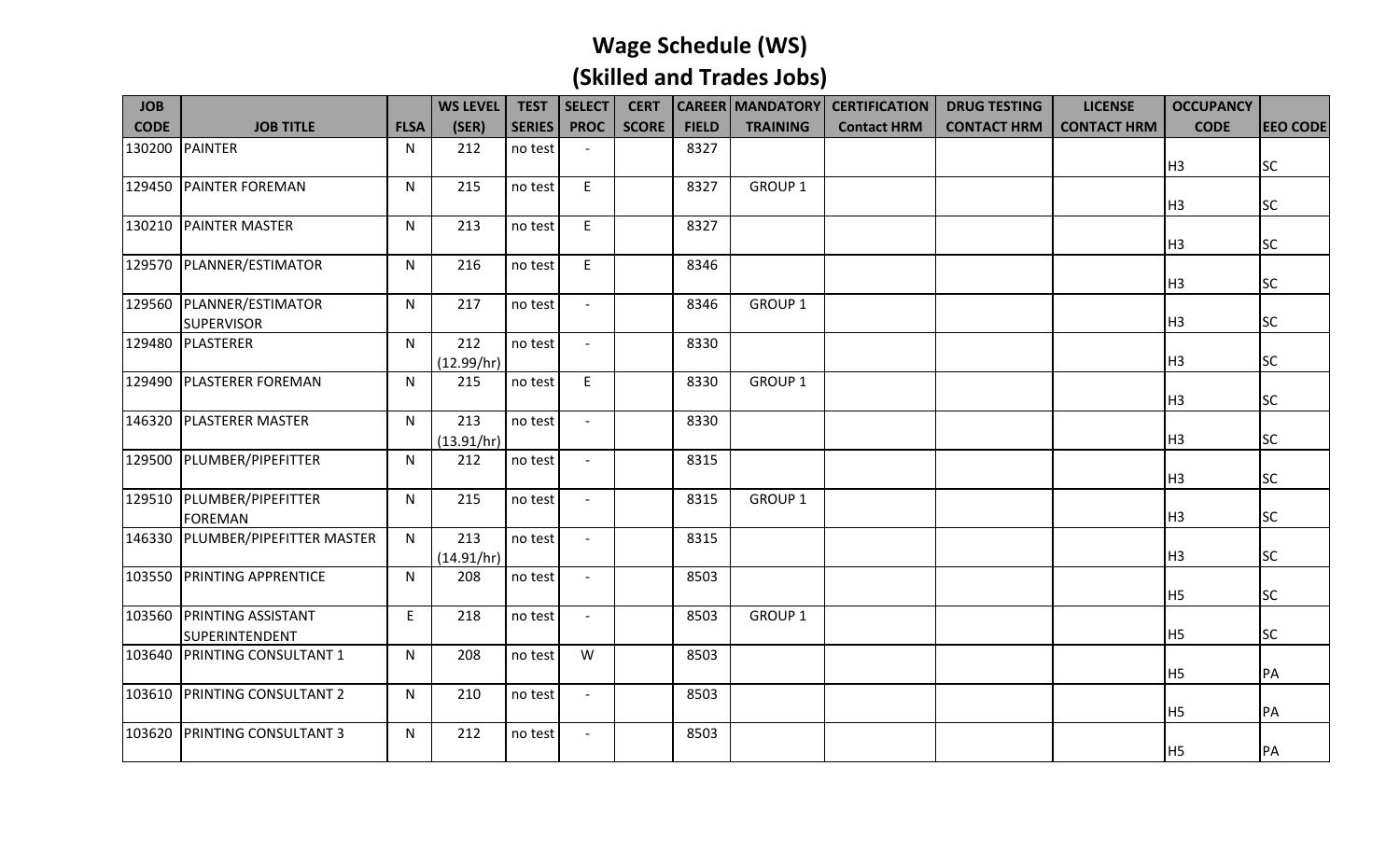| <b>JOB</b>  |                                                                        |             | <b>WS LEVEL</b> | <b>TEST</b>   | <b>SELECT</b>            | <b>CERT</b>  |              |                 | <b>CAREER   MANDATORY   CERTIFICATION</b> | <b>DRUG TESTING</b> | <b>LICENSE</b>     | <b>OCCUPANCY</b> |                 |
|-------------|------------------------------------------------------------------------|-------------|-----------------|---------------|--------------------------|--------------|--------------|-----------------|-------------------------------------------|---------------------|--------------------|------------------|-----------------|
| <b>CODE</b> | <b>JOB TITLE</b>                                                       | <b>FLSA</b> | (SER)           | <b>SERIES</b> | <b>PROC</b>              | <b>SCORE</b> | <b>FIELD</b> | <b>TRAINING</b> | <b>Contact HRM</b>                        | <b>CONTACT HRM</b>  | <b>CONTACT HRM</b> | <b>CODE</b>      | <b>EEO CODE</b> |
| 103630      | <b>PRINTING CONSULTANT</b>                                             | N           | 215             | no test       | E                        |              | 8503         | GROUP 1         |                                           |                     |                    |                  |                 |
|             | <b>SUPERVISOR</b>                                                      |             |                 |               |                          |              |              |                 |                                           |                     |                    | H <sub>5</sub>   | PA              |
| 171180      | <b>PRINTING MASTER OPERATOR</b>                                        | N           | 213             | no test       |                          |              | 8503         |                 |                                           |                     |                    |                  |                 |
|             |                                                                        |             | (15.21/hr)      |               |                          |              |              |                 |                                           |                     |                    | H <sub>5</sub>   | <b>SC</b>       |
|             | 171160 PRINTING OPERATOR 1                                             | N           | 210             | no test       |                          |              | 8503         |                 |                                           |                     |                    |                  |                 |
|             |                                                                        |             |                 |               |                          |              |              |                 |                                           |                     |                    | H <sub>5</sub>   | <b>SC</b>       |
|             | 171170 PRINTING OPERATOR 2                                             | N           | 212             | no test       | $\overline{\phantom{a}}$ |              | 8503         |                 |                                           |                     |                    |                  |                 |
|             |                                                                        |             |                 |               |                          |              |              |                 |                                           |                     |                    | H <sub>5</sub>   | <b>SC</b>       |
| 103810      | <b>PRINTING SUPERINTENDENT</b>                                         | E           | 219             | no test       | $\mathsf E$              |              | 8503         | GROUP 1         |                                           |                     |                    |                  |                 |
|             |                                                                        |             |                 |               |                          |              |              |                 |                                           |                     |                    | H <sub>5</sub>   | <b>SC</b>       |
| 171190      | <b>PRINTING SUPERVISOR</b>                                             | N           | 215             | no test       | E                        |              | 8503         | GROUP 1         |                                           |                     |                    |                  |                 |
|             |                                                                        |             |                 |               |                          |              |              |                 |                                           |                     |                    | H <sub>5</sub>   | <b>SC</b>       |
|             | 129730 SHEET METAL FOREMAN                                             | N           | 215             | no test       | E                        |              | 8334         | GROUP 1         |                                           |                     |                    | H <sub>3</sub>   | <b>SC</b>       |
| 146840      | <b>SHEET METAL MASTER</b>                                              |             | 213             |               |                          |              | 8334         |                 |                                           |                     |                    |                  |                 |
|             |                                                                        | N           |                 | no test       |                          |              |              |                 |                                           |                     |                    | H3               | <b>SC</b>       |
| 129740      | <b>SHEET METAL WORKER</b>                                              | N.          | 212             | no test       | $-$                      |              | 8334         |                 |                                           |                     |                    |                  |                 |
|             |                                                                        |             | (13.45/hr)      |               |                          |              |              |                 |                                           |                     |                    | H <sub>3</sub>   | <b>SC</b>       |
|             | 129810 TRADES APPRENTICE                                               | N           | 209             | no test       | $\blacksquare$           |              | 8314         |                 |                                           |                     |                    |                  |                 |
|             |                                                                        |             |                 |               |                          |              |              |                 |                                           |                     |                    | H3               | <b>SC</b>       |
|             | 129830 WELDER                                                          | N           | 212             | no test       | E                        |              | 8337         |                 |                                           |                     |                    |                  |                 |
|             |                                                                        |             |                 |               |                          |              |              |                 |                                           |                     |                    | H3               | <b>SC</b>       |
| 129840      | <b>WELDER FOREMAN</b>                                                  | N           | 215             | no test       | E                        |              | 8337         | GROUP 1         |                                           |                     |                    |                  |                 |
|             |                                                                        |             |                 |               |                          |              |              |                 |                                           |                     |                    | H3               | <b>SC</b>       |
| 129850      | <b>WELDER MASTER</b>                                                   | N           | 213             | no test       | E                        |              | 8337         |                 |                                           |                     |                    |                  |                 |
|             |                                                                        |             |                 |               |                          |              |              |                 |                                           |                     |                    | H3               | <b>SC</b>       |
|             | *Competitive promotions are not required for any jobs in this schedule |             |                 |               |                          |              |              |                 |                                           |                     |                    |                  |                 |
|             |                                                                        |             |                 |               |                          |              |              |                 |                                           |                     |                    |                  |                 |
|             | ****Revised AUGUST 2012                                                |             |                 |               |                          |              |              |                 |                                           |                     |                    |                  |                 |
|             |                                                                        |             |                 |               |                          |              |              |                 |                                           |                     |                    |                  |                 |
|             |                                                                        |             |                 |               |                          |              |              |                 |                                           |                     |                    |                  |                 |
|             |                                                                        |             |                 |               |                          |              |              |                 |                                           |                     |                    |                  |                 |